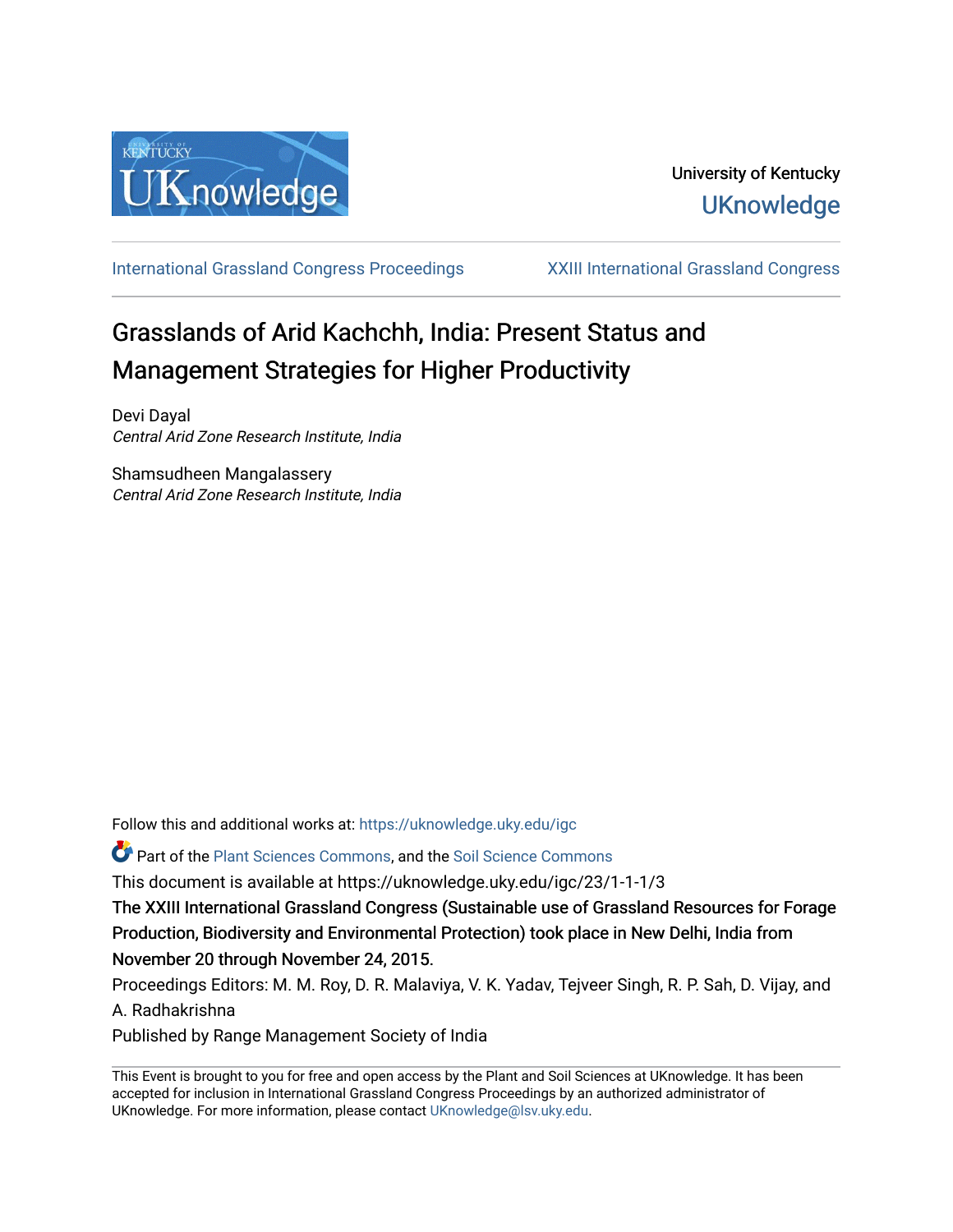# **Grasslands of arid Kachchh, India: Present status and management strategies for higher productivity**

## **Devi Dayal\*, Shamsudheen Mangalassery**

Central Arid Zone Research Institute, Regional Research Station, Bhuj, India \*Corresponding author e-mail: devidayal.cazri@yahoo.co.in

**Keywords:** Banni grasslands, Forage legumes, Naliya grasslands, Silvipasture

## **Introduction**

The hot arid region covers an area of 31.70 million hectares in India, covering seven states that include Rajasthan, Gujarat, Punjab, Haryana, Andhra Pradesh, Karnataka and Maharashtra. The arid region in Gujarat is distributed in eight districts namely, Kachchh (100% of the district area), Jamnagar (80%), Surenderanagar (29%), Junagadh (20%), Banaskantha (18%), Mehsana (7%), Ahmadabad (6%) and Rajkot (6%). Gujarat accounts for 19.6% of the total arid zone in the country of which Kachchh district alone accounts for more than 70% arid area of the state [\(Shamsudheen](#page-1-0) *et al.*, [2009\)](#page-1-0). Under the conditions of low and erratic precipitation, high evapotranspiration and poor soil physical and fertility conditions, grasses and trees form the major vegetation that make natural rangelands and hence grasslands form one of the major ecosystem types in Kachchh. There are two major unique grassland ecosystems in Kachchh, namely Banni and Naliya. Banni, once referred as Asia's finest grasslands cover an area of 2,617.72  $\text{km}^2$  constituting 51.56% grassland area in Kachchh whereas Naliya grassland is covered in 654 km<sup>2</sup> (12.89%) [\(GEER GUIDE, 2011\)](file:///I:\OLD%20FILES%20CAZRI\Shamsu\Symp,Winter,Trg\16.%20Indian%20grassland%20congress\grasslands%20of%20Kachchh.doc%23_ENREF_3). Banni alone constitute 45% of the permanent pasture and 10% of the grazing land available in Gujarat state [\(Patel, 2013\)](file:///I:\OLD%20FILES%20CAZRI\Shamsu\Symp,Winter,Trg\16.%20Indian%20grassland%20congress\grasslands%20of%20Kachchh.doc%23_ENREF_4). However these grasslands are under degraded condition due to biotic and abiotic factors including climatic factors, overgrazing, invasion of *Prosopis juliflora*, construction of dams and salinity ingress (Dayal *et al.*[, 2009b\)](file:///I:\OLD%20FILES%20CAZRI\Shamsu\Symp,Winter,Trg\16.%20Indian%20grassland%20congress\grasslands%20of%20Kachchh.doc%23_ENREF_2). To revive the grasslands introduction of native and potential alternate grasses are needed along with scientific management practices (Dayal *et al.*[, 2009a\)](file:///I:\OLD%20FILES%20CAZRI\Shamsu\Symp,Winter,Trg\16.%20Indian%20grassland%20congress\grasslands%20of%20Kachchh.doc%23_ENREF_1). The objective of this paper is to highlight the current status of research findings on measures to improve grassland productivity of rangelands in Kachahh region.

#### **Materials and Methods**

A series of research experiments were carried out to explore elite germplasm of native grasses in Kachchh at Central Arid Zone Research Institute, Regional Research Station, Kukma-Bhuj, Gujarat, India from 2004 to 2008. Experiments were conducted from 2008 to 2012 to identify legume forages that have potential to grow faster and supply protein to animals when introduced into rangelands. Research studies on combining grasses and legumes in silvipastoral combination with trees were also conducted. Research on halophyte plants as potential fodder resource is being carried out since 2013.

#### **Results and Discussion**

Out of 24 germplasm lines of birdwood grass (*Cenchrus setegirus*) evaluated for two seasons during 2004 and 2005 indicated that germplasm significantly differed for all the traits. The germplasm lines CAZRI-BH-CS-15 and CAZRI-BH-CS-3 recorded increased dry and green fodder yield. Based on the increased genotypic coefficient of variation with respect to number of leaves, green and dry fodder yields accessions numbers CAZRI-BH-CS-3, 4, 7, 13, 19 and 24 found promising which could provide material for further improvement (Ram *et al.*[, 2011\)](#page-1-1). Germplasm evaluation studies of marvel grass (*Dichanthium annulatum*) during *Kharif* seasons of 2006 to 2008 indicated a significant and linear genotype x environment interaction and the genotype CAZRI-BH-DA-2, 3 and 4 found to exhibit consistently stable high performance (Ram *et al.*[, 2013b\)](file:///I:\OLD%20FILES%20CAZRI\Shamsu\Symp,Winter,Trg\16.%20Indian%20grassland%20congress\grasslands%20of%20Kachchh.doc%23_ENREF_7). The stability analysis indicated that selection based on plant height and tillers per plant will be useful for further improvement in dry fodder yield and seed yield per plant (Ram *et al.*[, 2013a\)](file:///I:\OLD%20FILES%20CAZRI\Shamsu\Symp,Winter,Trg\16.%20Indian%20grassland%20congress\grasslands%20of%20Kachchh.doc%23_ENREF_5).

<span id="page-1-1"></span>Three perennial forage legumes namely, wild groundnut, stylo and clitotia were evaluated for their establishment, growth and fodder yield. Four species of wild groundnut, namely *Arachis glabrata*, *A, rigonii, A. prostrata* and *A. pusilla* were evaluated and *A. prostrata* and *A. glabrata* performed well as their survival was recorded more than 80% over three years. Twenty accessions of *Clitoria ternatia* evaluated for 4 years at Bhuj and two years (2008 and 2009) at Jodhpur. The highest yielder (more than 3.5 t/ha) among clitoria accessions were IGFRI 73-1, JHC 94 CAZRI 752, and CAZRI 1440.

<span id="page-1-0"></span>Protein content in clitoria accessions ranged from 15 to 19.8%. Accessions CAZRI 1433, 1440, IGFRI 73 and 94-1 had protein content more than 18% whereas CAZRI 1428 had the lowest protein content of 15%. The protein content and protein yield could also be improved by applying 30 kg N and 60 kg phosphorus per ha. Intercropping of perennial forage